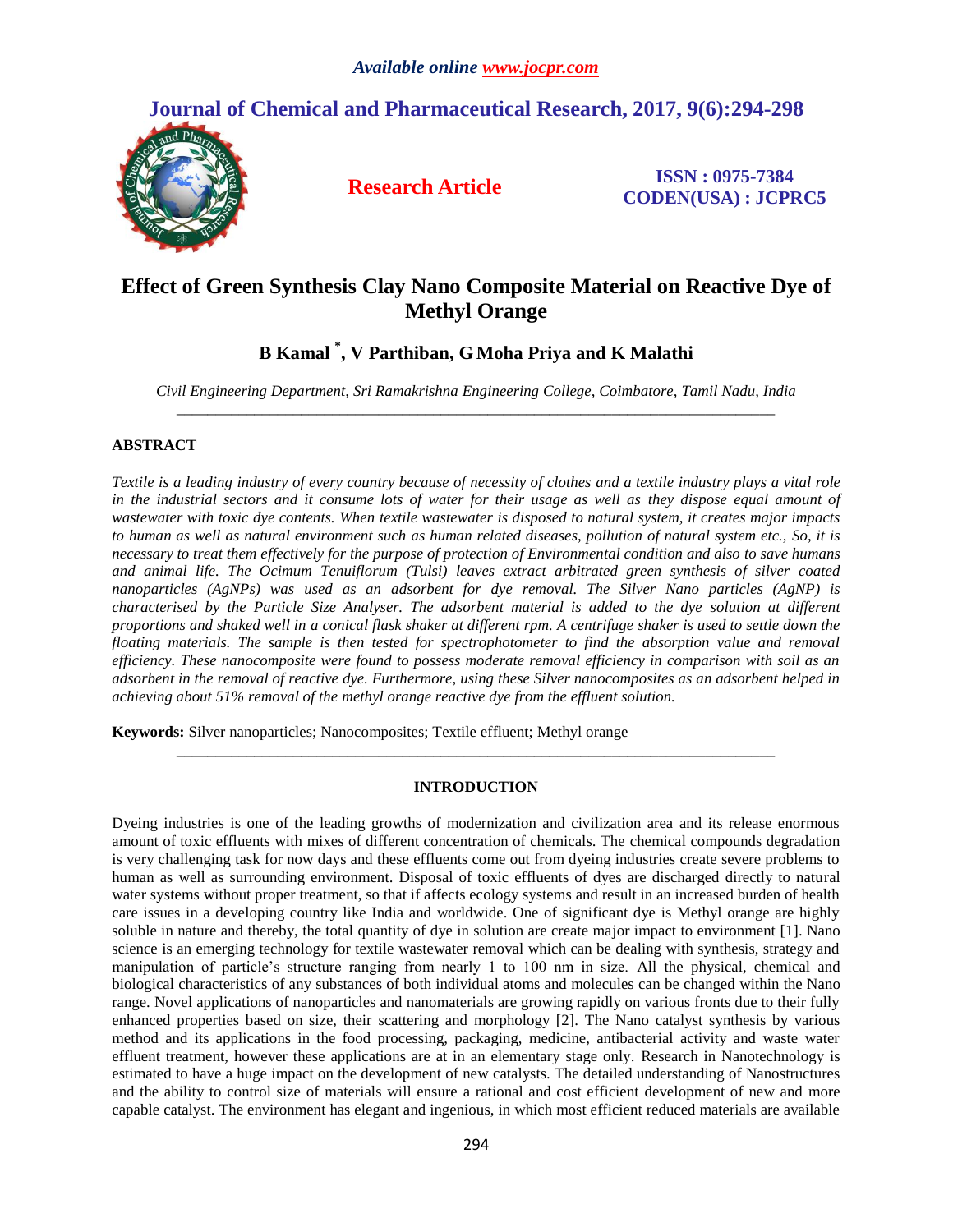for wastewater treatment. Green chemistry and use of green route for synthesis of metal nanoparticles lead a desire to develop environment-friendly techniques. Benefit of synthesis of silver nanoparticles using plant extracts is that it is an energy efficient, economical, cost effective; provide healthier work places and communities, protecting human health and environment leading to lesser waste and safer products. Now a day's Green synthesized silver nanoparticles are widely applied in nanotechnology field throughout the world. For the syntheses of nanoparticles employing plants can be advantageous over other biological entities which can overcome the time consuming process of employing microbes and maintaining their culture which can lose their potential towards synthesis of nanoparticles [3]. The main purpose of the research investigation is to study the characteristics of the reactive dye and also to decolorise them effectively by using the green synthesis process.

\_\_\_\_\_\_\_\_\_\_\_\_\_\_\_\_\_\_\_\_\_\_\_\_\_\_\_\_\_\_\_\_\_\_\_\_\_\_\_\_\_\_\_\_\_\_\_\_\_\_\_\_\_\_\_\_\_\_\_\_\_\_\_\_\_\_\_\_\_\_\_\_\_\_\_\_\_\_\_\_\_\_\_\_\_\_\_\_\_\_

### **MATERIALS AND METHODS**

The Tulsi leaf is collected from the nearby market and washed with water to remove the mud and other impurities. The Ocimum Tenuiflorum (Tulsi) juice was extracted from 15 gms of Tulsi leaves (Figures 1 and 2). After that Tulsi juice are kept in oven at 250°C and simultaneously prepared silver nitrate solution by dissolving 0.250 gms of silver nitrate crystal in 100 ml of distilled water [4]. The clay and red soil samples are collected from the nearby agricultural land and preliminary tests are conducted as per IS: 2720 procedure. The soil test results are mentioned in Table 1.



**Figure** 1: Tulsi leaf and its extract Figure 2: Synthesized clay soil

| S.<br>No. | <b>Description</b>  | <b>Clay Soil</b> | <b>Red Soil</b> |
|-----------|---------------------|------------------|-----------------|
|           | Moisture<br>Content | 8%               | 9%              |
|           | Specific gravity    | 2.5              | 2.678           |
| 3         | Free swell index    | 10%              | 12%             |
|           | Liquid Limit        | $65 \text{ ml}$  | $60 \text{ ml}$ |

**Table 1: Physical characteristic of clay and red soil as per IS: 2720**

Particle size analysis, particle size measurement, or simply particle sizing is the collective name of the technical procedures, or laboratory techniques which determines the size range, and/or the average, or mean size of the particles in a powder or liquid sample. About 5 ml of Ocimum Tenuiflorum extract (tulsi) is mixed with 100 ml of silver nitrate solution [5]. It is then heated in muffle furnace for about 250°C. Then about 50 g of clay soil and red soil is sieved in 425 micron sieve. The solution is mixed with the soils and tested particle size analysis. Particle size of clay and red soil is 95.8 nm and 175.8 nm. Since, the particle size of the clay is observed to be 95.8 nm < 100 nm. So, it is confirmed that mixing of Ocimum Tenuiflorum juice, silver nitrate and clay soil composition as nano



**Figure 3: Particle size analysis result for mixing of tulsi, silver nitrate and clay**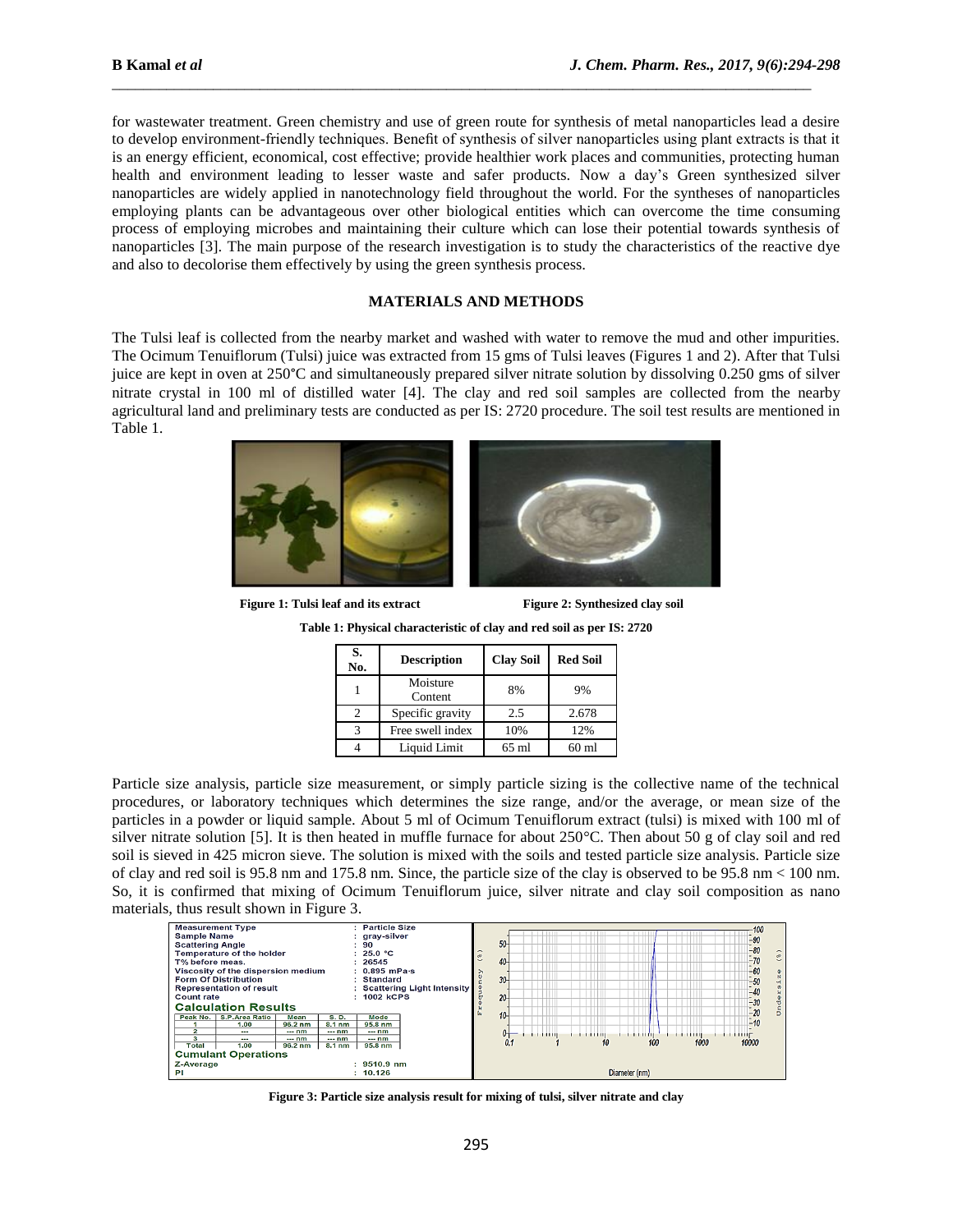The textile dye of methyl orange is purchased from chemical industries and prepared synthetic dye solution. Among much reactive dye, methyl orange dye plays major role in industry for colouring the cloth fibres. Physical and chemical characteristics of dyes samples are mentioned in Table 2.

\_\_\_\_\_\_\_\_\_\_\_\_\_\_\_\_\_\_\_\_\_\_\_\_\_\_\_\_\_\_\_\_\_\_\_\_\_\_\_\_\_\_\_\_\_\_\_\_\_\_\_\_\_\_\_\_\_\_\_\_\_\_\_\_\_\_\_\_\_\_\_\_\_\_\_\_\_\_\_\_\_\_\_\_\_\_\_\_\_\_



**Figure 4: Methyl orange reactive dye powder**

**Table 2: Physical and chemical characteristics of dye samples**

| S. No. | characteristics | <b>Methyl orange</b> |
|--------|-----------------|----------------------|
|        | pН              | 8.42 ppm             |
|        | conductivity    | $2.3$ mhos.          |
|        | Turbidity       | <b>1.3 NTU</b>       |
|        | Liquid Limit    | 6በ 1                 |

Mixed nano material can be used as an adsorbent to remove dye concentration. UV visible [6] spectrometer as an apparatus for measuring the intensity of light in a part of the spectrum, especially as transmitted or emitted by particular substances. Prepare the standard solution for 10, 20, 30, 40, 50, 60, 70, 80, 90 ppm in a SMF and calibrate the instrument by keeping blank solution in the cuvette by setting absorbance to 0 and transmission to 100%. Set the wavelength of methyl orange dye as 465 nm to maximum absorbance. Based on absorbance of standard solution, plotted the graph between concentration and absorbance as shown in Figures 4 and 5 [7]. Which has been used for unknown dye solution concentration, A mixture of dye sample of 20 ml and soil adsorbent of 1, 2, 3, 4 and 5 g are taken in the conical flask and placed in the shaker interval of 15 min and the rpm is set for 80, 140, 160 and 180 respectively.

Removal Efficiency =  $(C_0 - C_e) * 100 / C_o$ Where,  $C_0$  = Initial dye concentration (mg/l)

 $C_e$  = Final dye concentration (mg/l)



**Figure 5: Calibration curve for standard solution** 

#### **RESULTS AND DISCUSSION**

Initial concentration of 20 ml of dye solution was taken and added adsorbent dose in the range of 1 g to 5 g which is placed in conical shaker at 180 rpm with 15 min interval of contact time, after that the dye solution placed in spectrometer and measured absorption and transmission values. 4 g of nano composite adsorbent removed 51% of methyl orange dye solution at 180 rpm and removal efficiency mentioned in Table 3. Maximum dye concentration has been removed at 4 g of adsorbent dose and it should be checked at 160 rpm. The maximum removal efficiency is 7% at 15 min interval of contact time and test results are mentioned in Table 4. For 140 rpm, the maximum removal efficiency is 14% as mentioned in Table 5. At slow speed of 80 rpm, the maximum removal efficiency is 9%, which less than removal efficiency of 14% at 140 rpm and these values are mentioned in Table 6. If the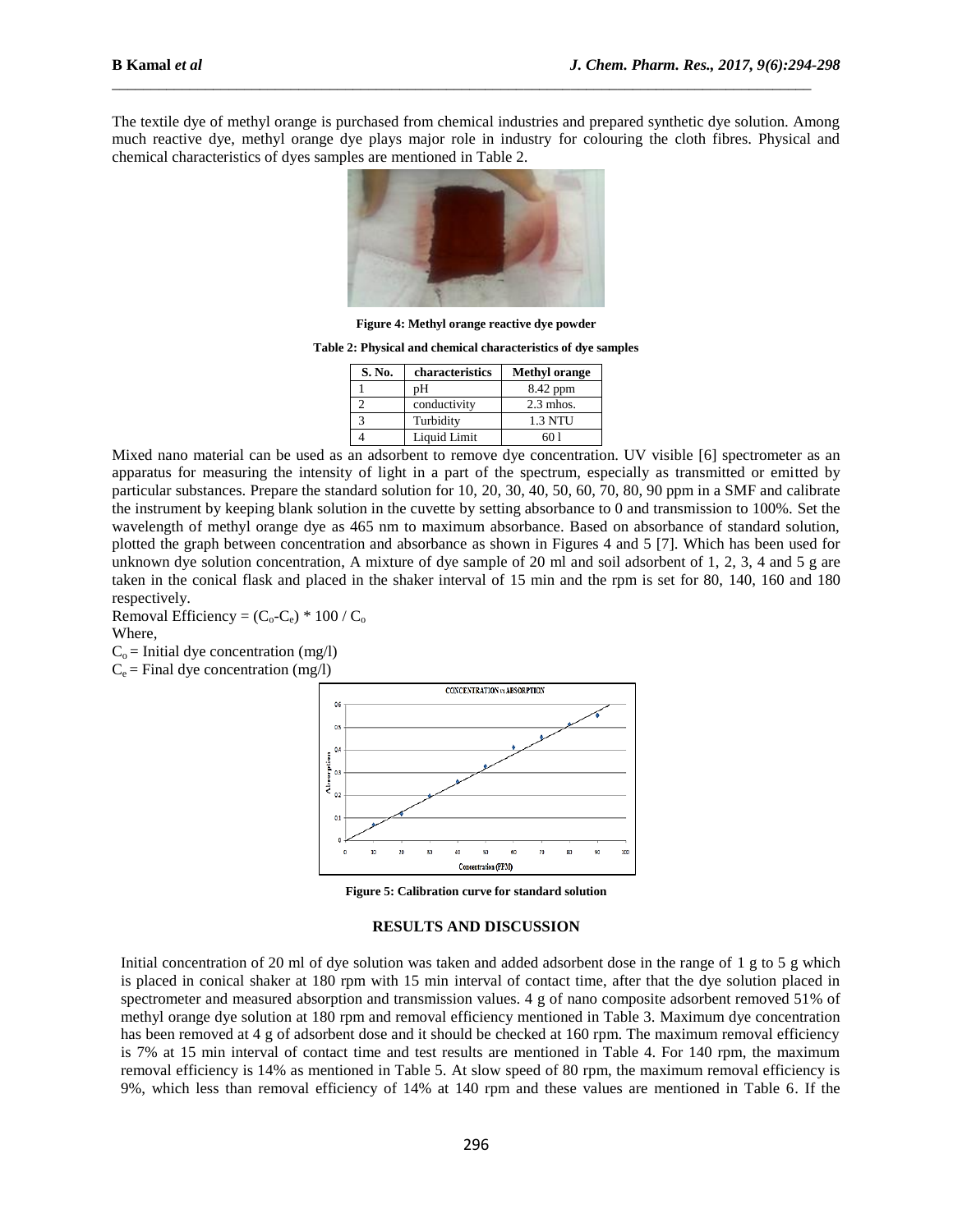adsorbent dose increases with increase of speed, removal of dye is high percentage in 15 min contact time. Figures 6 and 7 shows the adsorbent of synthesised nano composite material performance.

\_\_\_\_\_\_\_\_\_\_\_\_\_\_\_\_\_\_\_\_\_\_\_\_\_\_\_\_\_\_\_\_\_\_\_\_\_\_\_\_\_\_\_\_\_\_\_\_\_\_\_\_\_\_\_\_\_\_\_\_\_\_\_\_\_\_\_\_\_\_\_\_\_\_\_\_\_\_\_\_\_\_\_\_\_\_\_\_\_\_

| Adsorbent(g) | Absorption | Transmission $(\% )$ | Concentration(ppm) | Removal efficiency $(\% )$ |
|--------------|------------|----------------------|--------------------|----------------------------|
|              | 0.495      | 31.9                 |                    |                            |
|              | 0.335      | 40                   |                    | 40                         |
|              | 0.333      | 46.2                 | 50                 | 50                         |
|              | 0.329      | 46.8                 |                    |                            |
|              | 0.503      | 212                  |                    |                            |

| Table 3: Dye removal efficiency for 180 rpm at 15 min |  |  |
|-------------------------------------------------------|--|--|
|-------------------------------------------------------|--|--|

| Adsorbent(g) | Absorption | Transmission $(\% )$ | Concentration(ppm) | <b>Removal efficiency</b> (%) |
|--------------|------------|----------------------|--------------------|-------------------------------|
|              | 0.631      |                      | 98                 |                               |
|              | 0.618      | 23.9                 |                    |                               |
|              | 0.616      | 24.1                 | 94                 |                               |
|              | 0.602      | 26.8                 |                    |                               |

| Adsorbent(g) | <b>Absorption</b> | <b>Transmission</b> $(\%)$ | Concentration(ppm) | <b>Removal Efficiency</b> (%) |
|--------------|-------------------|----------------------------|--------------------|-------------------------------|
|              | 0.621             | 22.3                       |                    |                               |
|              | 0.599             | 23.4                       |                    |                               |
|              | 0.588             | 25.7                       | 89                 |                               |
|              | ).557             |                            | 86                 |                               |

#### **Table 5: Dye removal efficiency for 140 rpm at 15 min**

|  |  | Table 6: Dye removal efficiency for 80 rpm at 15 min |
|--|--|------------------------------------------------------|
|  |  |                                                      |

| Adsorbent(g) | <b>Absorption</b> | <b>Transmission</b> $(\% )$ | Concentration(ppm) | <b>Removal Efficiency</b> (%) |
|--------------|-------------------|-----------------------------|--------------------|-------------------------------|
|              | 0.629             | 22.1                        |                    |                               |
|              | 0.618             | 23.6                        |                    |                               |
|              | 0.599             | 26.5                        |                    |                               |
|              | 0.585             | 28.3                        |                    |                               |



**Figure 6:** Before removal **Figure 7:** After removal

#### **CONCLUSION**

The absorption performance of synthesized Nano clay soil studied effectively on uptake of methyl orange dye and it was concluded that the soil adsorbent acts as an effective sorbent for removal of methyl orange only. The optimum conditions for the removal of dye from aqueous solution of 20 ml was 15 min Contact time, pH of 8.42 mg/l, 4 g adsorbent dosage, 425 mincrons Sorbent size, Room temperature and Agitation speed of 180 rpm gives Maximum removal efficiency about 51%.